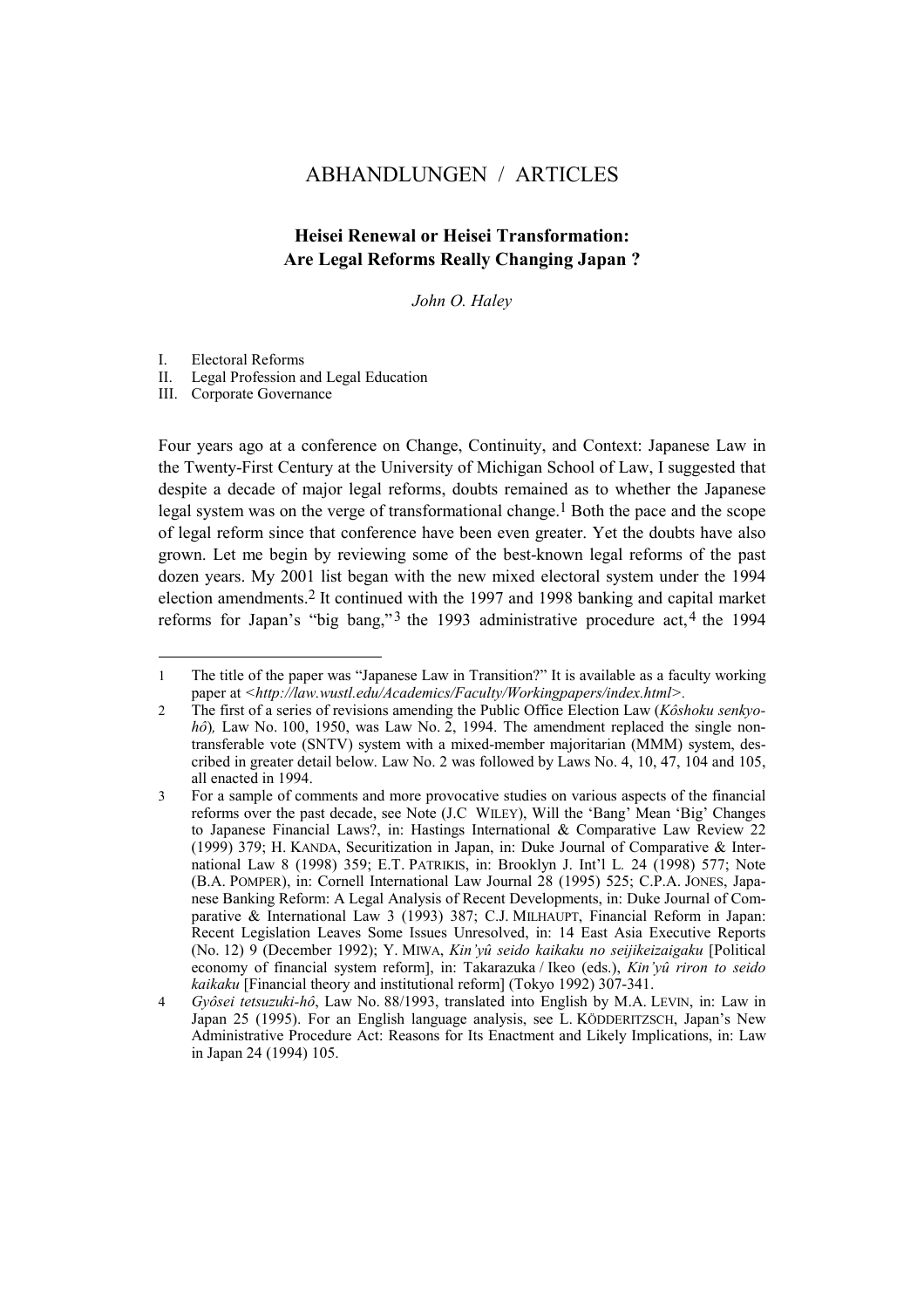products liability law,<sup>[5](#page-1-0)</sup> the 199[6](#page-1-1) code of civil procedure,<sup>6</sup> the Freedom of Information Act,<sup>[7](#page-1-2)</sup> major amendments of Japan's antitrust law,<sup>[8](#page-1-3)</sup> New legislation had consolidated and changed the names of some of Japan's principal ministries and administrative organs.[9](#page-1-4) Since 2001 the list has expanded to include major changes in Japanese com-pany law,<sup>[10](#page-1-5)</sup> the restructuring of legal education,<sup>11</sup> and as we speak the introduction of a system of lay judges *(saiban'in)* in the adjudication of serious crimes.<sup>[12](#page-1-7)</sup>

<span id="page-1-0"></span><sup>5</sup> *Seizôbutsu sekinin-hô*, Law No. 85/1994. For translation and critical commentary, see T.L. MADDEN, An Explanation of Japan's Product Liability Law, in: Pacific Rim Law & Policy Journal 5 (1996) 299 and A. MARCUSE, Why Japan's New Products Liability Law Isn't, in: Pacific Rim Law & Policy Journal 5 (1996) 365.

<span id="page-1-1"></span><sup>6</sup> The new Code of Civil Procedure (*Minji soshô-hô,* Law No. 109/1996) is perhaps better described as a revision rather than a reform. The new code was designed as a linguistic updating of the code to make it more accessible to contemporary readers. The new version made hardly any substantive changes. Among the few was to be a broadening of discovery. However, whatever the intended changes may have been, in light of the Supreme Court's decision in K.K. Fuji Bank v. Maeda, Minshû 53 (Sup. Ct., 2nd P.B., November 12, 1999) 1787, denying discovery of a bank memo evaluating a loan application as an "internal" memo under CCP article 220 (4)(c), the most significant preexisting limits on discovery appear to remain. Recent research by Tom Ginsburg and Glenn Hoetker suggests that the reforms may have influenced in some fashion a rise in litigation. See  $\overline{T}$ . GINSBURG / G. HOETKER, The Unreluctant Litigant? An Empirical Analysis of Japan's turn to Litigation. Unpublished working paper dated 30 April 2004.

<span id="page-1-2"></span><sup>7</sup> For a detailed discussion of the statute and local government experience with similar disclosure requirements, see L. REPETA, Local Government Disclosure Systems in Japan (NBR Executive Insight No. 16, October 1999).

<span id="page-1-3"></span><sup>8</sup> See J.O. HALEY, Antitrust in Germany and Japan: The First Fifty Years, 1947-1998 (Seattle 2001) 52-63, for a brief description of all amendments of the Antimonopoly Law (The Law concerning the Prohibition of Private Monopoly and Maintenance of Fair Trade (*Shiteki dokusen no kinshi oyobi kôsei kakuho ni kansuru hôritsu*), Law No. 54/1947, through 1999. The most significant of the recent amendments were the elimination of the international contract reporting and review requirement and the easing of the prohibition against holding companies.

<span id="page-1-6"></span><span id="page-1-4"></span><sup>9</sup> The number of ministries has been reduced to ten with consolidation of Home Affairs and Posts and Telecommunications into a new Ministry of Public Management, Home Affairs and Posts and Telecommunications, of Labor and Health and Welfare as the Ministry of Health, Labor and Welfare. A new Ministry of the Environment was created, and two ministries were reorganized and renamed – the Ministry of Education as the new Ministry of Education, Culture, Sports, Science and Technology and in the new Ministry of Economy, Trade and Industry.

<span id="page-1-7"></span><span id="page-1-5"></span><sup>10</sup> Major company law reforms began with amendments in 1999 (Law No. 125/1999) and continued with subsequent legislation. In 2000 the Ministry of Justice requested that its Legislative Council (*Hôsei Shingikai*) review the issues and recommend comprehensive reforms. In October 2003 the Council's Company Law Subcommittee of the issued a report calling for major reforms over five years for the modernization of Japanese company law. The Ministry of Justice followed with a detailed explanation of past efforts and proposals for future reforms. Both reports are available in Japanese in supplementary materials for Jurisuto (No. 1267). Issue No. 1267 is dedicated a discussion of the proposals. For an English language summary, see *<http://www.moj.go.jp/ENGLISH/CIAB/jc101-1.html>*.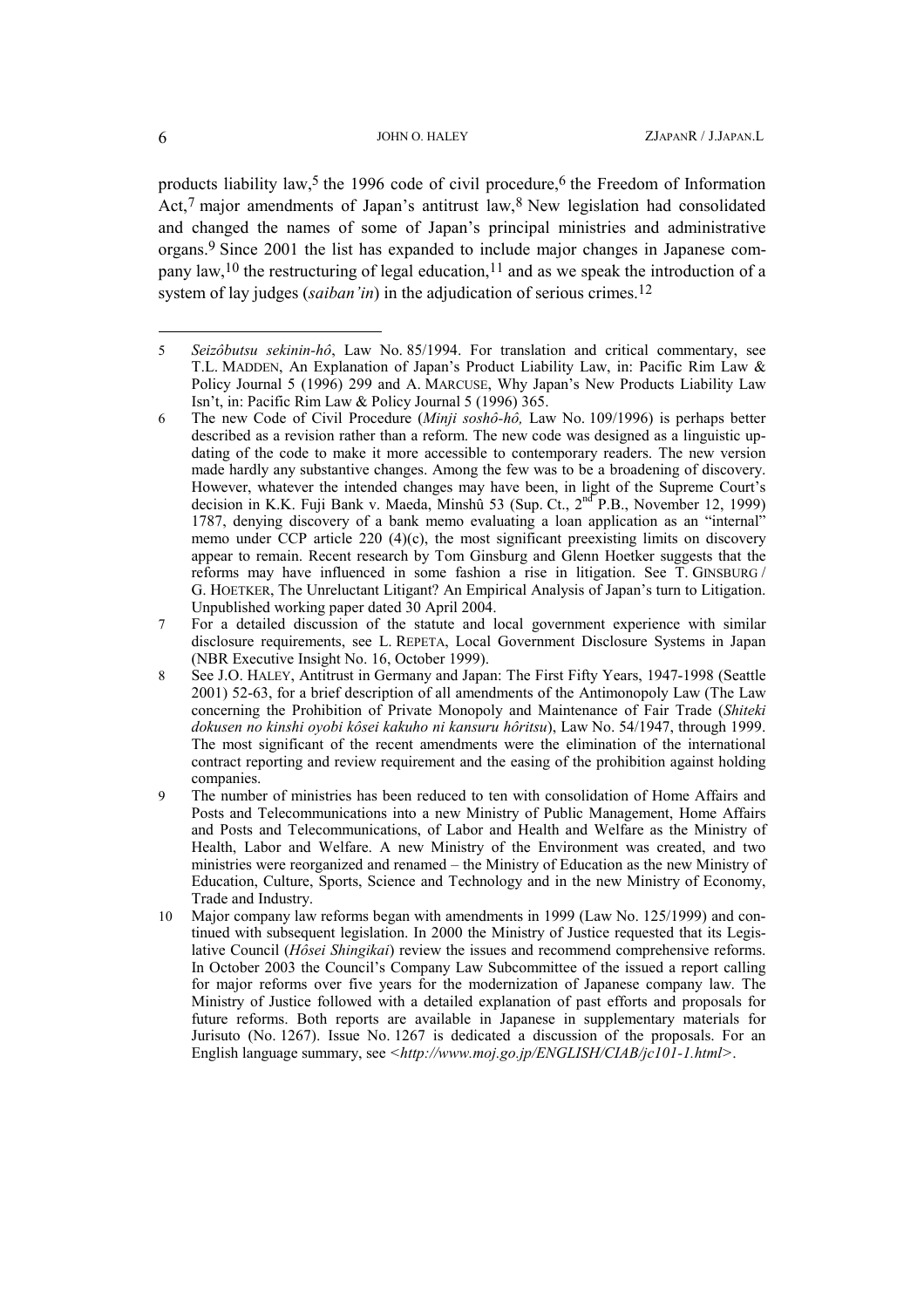l

Although debate over the need for and effect of these reforms will continue, few question their ostensible significance. Nonetheless patterns of political and institutional organization and behavior endure. Continuity persists at a deeper, more profound level. I have long identified the weakness of law enforcement and the concomitant tendency to rely on the didactic effect of legal rules and a variety of extralegal, informal and community mechanisms for their enforcement as fundamental features that, at least to me, characterized the postwar legal system and seemed likely to persist.[13](#page-2-0) Rather than repeat my argument, here I would like instead to examine the effect (or likely effect) of much touted changes in three areas that either have already taken place or are being planned. First, I will review the results thus far of the electoral reforms. Second I will examine what appear to me to be extent and foreseeable consequences of changes that

are taking place in the legal profession and in legal education. Finally, I would like to return to the issue of corporate governance and organizational autonomy. My conclusion, however, remains as before. Once again, I do not find fundamental change. The reforms in these three areas have left untouched basic structural arrangements that appear to be the critical determinants of distinctively Japanese patterns of political, legal and organizational behavior. Japanese politics remains highly personal and local. Political parties remain unusually incoherent and organizationally weak. The legal profession also remains a highly desirable, elite occupation with a greater degree of individual autonomy than most other career opportunities. Legal education may become broader and more professional but seems at least as apt to replicate the existing emphasis of private *juku* on examination-taking skills. Finally, after a decade of much-touted corporate restructuring, no change is apparent in the basic structure of employment for nearly all medium and large private and public organizations in Japan. Entry-level hiring continues to be the norm and centralized personnel offices the prevailing practice. External markets for experienced managers have yet to develop. We may someday speak of these as the years of a Heisei Renewal but I still very much doubt that we will see it as the era of the Heisei Transformation.

<sup>11</sup> For English language discussion of the reforms in legal education and their background, see special symposium issue of the Asian-Pacific Law & Policy Journal, June 2001, at *<http://www.hawaii.edu/aplpj/main/archives.html>*. For more critical and recent views, see K. FUJIKURA, Reform of Legal Education in Japan: The Creation of Law Schools without a Professional Sense of Mission, in: Tulane Law Review 75 (2001) 941 and J.R. MAXEINER / K. YAMANAKA, The New Japanese Law Schools: Putting the Professional into Legal Education, in: Pacific Rim Law & Policy Journal 13 (2004) 303.

<sup>12</sup> Legislation for *saiban'in –* usually translated as lay judges or "assessors" – to participate in trials involving serious crime is currently pending in the Diet.

<span id="page-2-0"></span><sup>13</sup> See, *e.g.*, J.O. HALEY, Authority Without Power: Law and the Japanese Paradox (New York 1991). For a recent restatement of this view, see J.O. HALEY, Revisiting the Asian State: Japan Weak State, Vital Industries, in: Boyd / Ngo (eds.), Asian States: Beyond the Developmental Perspective (London 2004).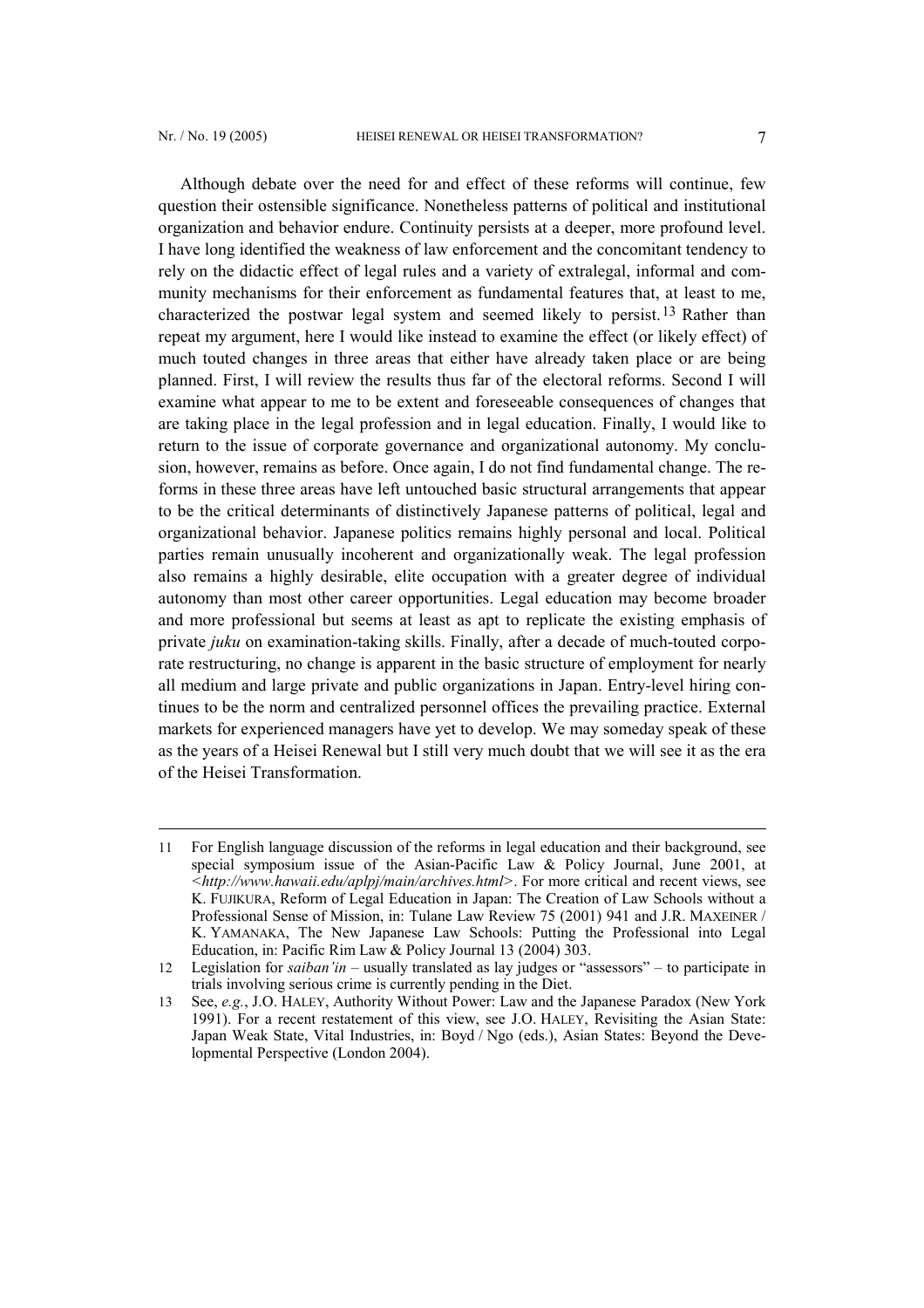# I. ELECTORAL REFORMS

In January 1994 after four decades of debate, the first of a series of electoral reforms the Diet amended the Public Office Election Law<sup>14</sup> replacing the former system of multimember districts with single nontransferable votes (SNTV) by a mixed-member majoritarian (MMM) system in which 300 winner-take-all single member districts were combined with 200 (later reduced to 180) seats allocated by proportional representation from 11 regional blocks.<sup>[15](#page-3-1)</sup> The new system was challenged in a number of cases under various provisions of the constitution but upheld in a trio of related *en banc* decisions handed down on November 10, 1999[.16](#page-3-2) 

The reforms were not the cause but the consequence of the 1993 Lower House elections and a series of events that had occurred during the preceding months. Continuing political scandal and disaffection both within and among the political factions that comprised the Liberal Democratic Party (LDP) had led core groups of reformers out of the LDP to form new political alliances. The formation of the New Japan Party by Morihiro Hosokawa in 1992 exemplified the fragmentation. By mid-July 1993 the LDP had lost its majority as a result of these defections. On the eve of national elections Masayoshhi Takemura had led one group out of the LDP to form the New Party Harbinger (*Sakigake*) followed by the Hata-Ozawa faction to form the Renewal Party. [17](#page-3-3) In the elections of July 18, 1993, the LDP actually gained one seat. Nonetheless the LDP remained with only a plurality. For the first time since the LDP formation in 1955 the party could not form a government.

The electoral winners of 1993 were the LDP defectors. On the eve of the Lower House elections they held 46 seats. They won 103. The losers were the Socialists. In the prior 1990 elections the Socialists had won 136 of 512 seats. In mid-July 1993 they held 134 of the 497 non-vacant seats. In the aftermath of the 1993 elections, however, they held only 70.<sup>[18](#page-3-4)</sup> Today, and two national elections later (1996 and 2000), the Socialist party has been reduced to only six of 480 seats. (The loss of seats by the Communist Party has been less dramatic. The party held 16 seats prior to the 1993 election and holds 9 today.) In the 1996 elections the LDP regained seats but still failed to win a majority in either house. By September, however, a sufficient number of defectors

<span id="page-3-0"></span><sup>14</sup> See *supra* note 2.

<span id="page-3-1"></span><sup>15</sup> See S.R. REED / M.F. THIES, The Causes of Electoral Reform in Japan, and The Consequences of Electoral Reform in Japan, in: Shugart / Wattenberg (eds.), Mixed-Member Electoral Systems: The Best of Both Worlds? (Oxford and New York 2001) 152-72; 380-404.

<span id="page-3-2"></span><sup>16</sup> Yamaguchi, et al. v. Tokyo Prefectural Election Commission, Minshû 53 (Supreme Court, G.B., November 10, 1999) 1441; Okura, et. al. v. Central Election Administration, Minshû 53 (Supreme Court, G.B., November 10, 1999) 1577; Koyama, et al. v. Tokyo Prefectoral Election Commission, Minshû 53 (Supreme Court, G.B., November 10, 1999) 1577.

<span id="page-3-3"></span><sup>17</sup> REED / THIES, *supra* note 15, 165-67.

<span id="page-3-4"></span><sup>18</sup> *Id.,* Table 7-2, 167.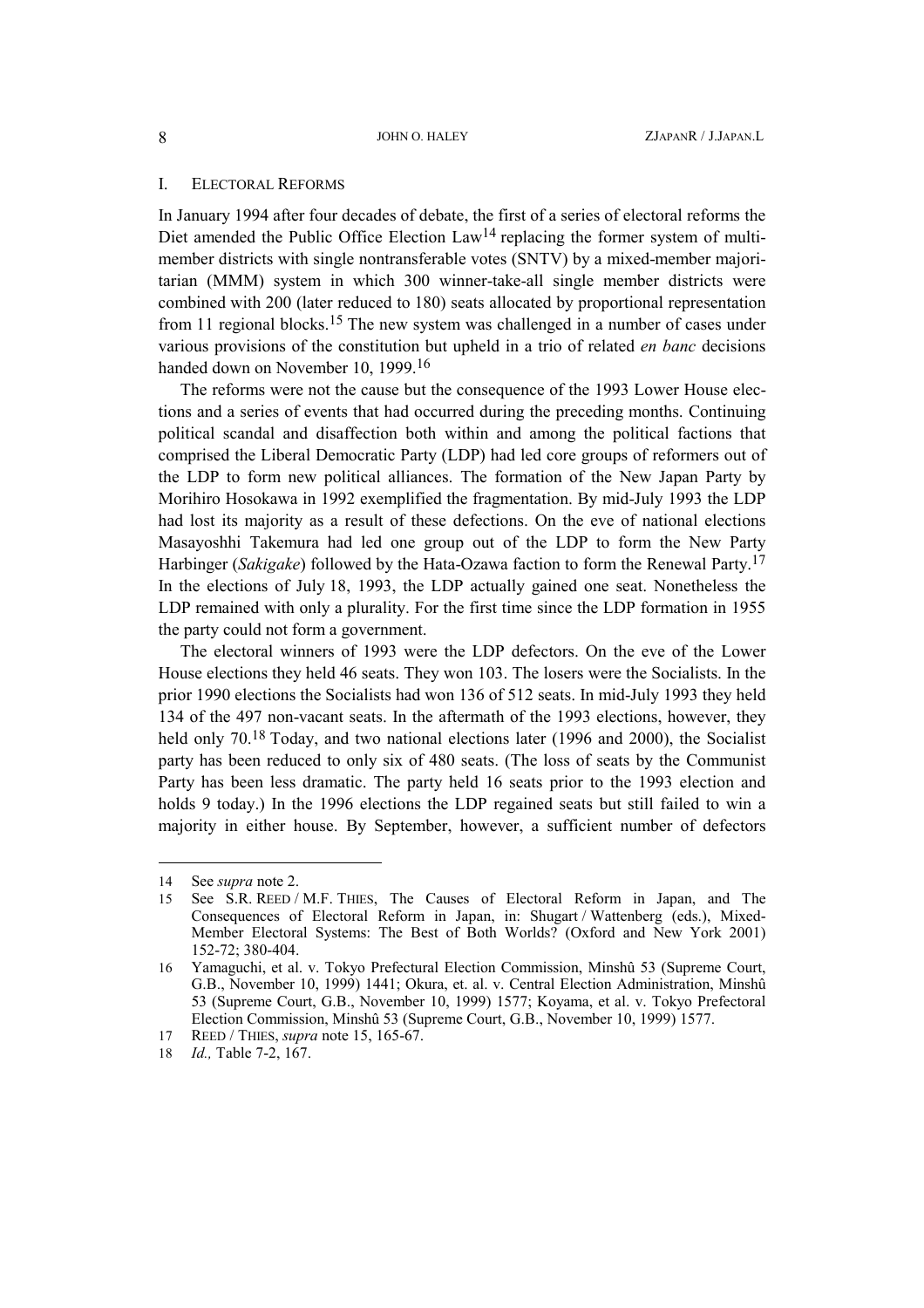$\overline{a}$ 

having returned to the fold the LDP once again became the majority party. The elections of 2000 sent a mixed message. The LDP in a coalition with the *Kômeitô* coalition retained the majority but lost votes and seats to the Democratic Party of Japan (DPJ), which has emerged in the wake of the reforms to replace the Socialists as the LDP's principal opposition. Today the LDP holds a majority with 242 of 477 members of the Lower House. The DPJ and affiliated Club of Independents hold 178 seats. The *Kômeitô* is third in strength with 34 seats. The reforms thus may be leading Japan gradually to a more viable two party system,<sup>[19](#page-4-0)</sup> but to date has produced little change, except perhaps the nearly complete elimination of any progressive-left opposition. (Keep in mind that the decline and fall of the Socialist Party began before the reforms.) The LDP thus rules as before with its only current opposition an ideological hodgepodge of LDP defectors and a few moderate-left Socialists or Democratic Socialists.

National politics remain highly personal. Incumbents and the sons and daughters of prominent politicians seem to win perhaps more often in Japan than even in the United States.[20](#page-4-1) Despite the strengthening of the Prime Minister's Office, at the Party itself remains weak at both the local and national level. Personal networks trump both party and national connections. And conservatives rule. Some Socialist Party members have joined the DPJ, but to the extent that its members share any ideological preferences, they appear to be centrist. Indeed, LDP Prime Minister Junichiro Koizumi remains the leading advocate for significant regulatory reform. All progressive-left party seats combined amount to barely 3% of the Lower House.

A primary aim of the reforms was a political system with effective party rivalry. The adoption of the MMM system was intended to end single party rule but also to preclude the instability of a multiparty system. Effective party rivalry with political continuity is generally understood to mean a two or three party system in which each is not only capable of forming a government but, at least occasionally, actually does so. Hence, since the November 2003 Lower House elections, the question now being asked is whether DPJ has truly emerged as a viable opposition party. Again, doubts persist. The party itself was formed in 1996 by 57 parliamentarians, mainly former members of the Socialist and *Sakigake* parties. They were joined in 1998 by members of three new parties that had been formed following the break up of the Renewal Party (*Shinshintō*). The DPJ thus comprises a rather odd assortment of former LDP and Socialist members with little in common but political self-interest. The DPJ is certainly no more coherent as a political party than the LDP. Having lost the initiative for reform to Koizumi, its

<span id="page-4-0"></span><sup>19</sup> See, "Conclusions", in: Reed (ed.), Japanese Electoral Politics (London and New York 2003) 194-195.

<span id="page-4-1"></span><sup>20</sup> Although written before the 1994 reforms, for an insightful study of the advantages incumbents enjoy, see S.R. REED, The Incumbancy Advantage in Japan, in: Somit / Albert et al. (eds.), The Victorious Incumbent: A Threat to Democracy? (Aldershot and Dartmouth 1994) 278-302.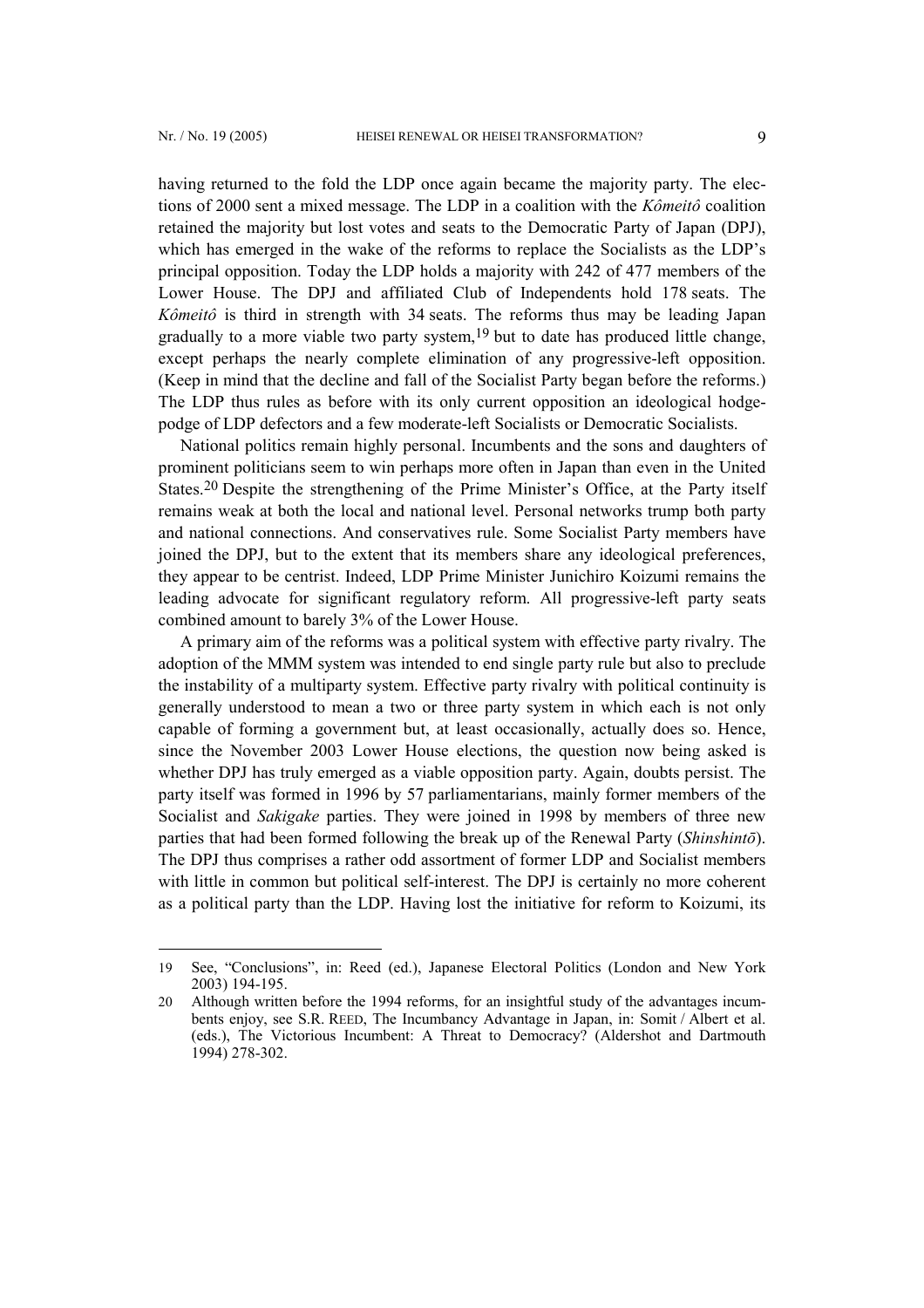<span id="page-5-2"></span>members may be forced to become voices of conservative reaction rather than more progressive transformation.

### II. LEGAL PROFESSION AND LEGAL EDUCATION

Like the anticipated effects of electoral reform, changes in the legal profession and legal education for some portend transformational influence.[21](#page-5-0) Over the past decade both the number of lawyers in active practice and the demand for entry into the profession by elite law faculty graduates have increased. The Japanese bar has grown and many new firms – many the affiliates of major American, British and even German international law offices – now occupy posh suites in the newest commercial centers of downtown Tokyo. *Martindale-Hubbell* also lists nearly 60 unaffiliated Japanese law offices with at least aspirational interest in international practice. Most appear to be new, having been established within the past decade, and small with fewer than a dozen lawyers. However, the size of some major Japanese law firms has grown. At least three Tokyo firms today comprise well over 100 attorneys.[22](#page-5-1) One can nevertheless question the significance of these trends. All of Japan's largest law firms were created by consolidation not natural growth. In 2002 Nagashima and Zaloom identified Mori Hamada & Matsumoto, Nagashima Ohno &Tsunematsu and Nishimura & Partners as Japan's largest firms, each with over a hundred lawyers. The first was the product of the merger of Mori Sogo and Hamada & Matsumoto. Similarly the second was formed by the merger of Nagashima Ohno with Tsunematsu, Yanase & Sekine. The third, Nishimura & Partners, merged with the Tokiwa Sogo Law offices in 2004. Today the list would also include the Asahi Koma Law Offices, formed in July 2002 with the consolidation of the Asahi Law Office (itself established in 1993 with the merger of Tokyo Yaesu Law Office and Masuda & Ejiri) with Komatsu, Koma & Nishikawa, as well as the Baker & McKenzie affiliated Tokyo Aoyama Aoki Law Office, which resulted from the merger of the Tokyo Aoyama Law Office and the Aoki & Nomoto Law Office.<sup>23</sup> These

<span id="page-5-0"></span><sup>21</sup> C.J. MILHAUPT / M.D. WEST, Law's Dominion and the Market for Legal Elites in Japan, in: Law and Policy in International Business 34 (2003) 451, 492*.* 

<span id="page-5-1"></span><sup>22</sup> NAGASHIMA / YASUHARU AND ZALOOM / E. ANTHONY, The Rise of the Large Japanese Business Law Firm and its Prospects for the Future, presented at a symposium held at Seattle, Washington, August 22-24, 2002, honoring the late Dan Fenno Henderson. Entitled "Law in Japan: At the Turning Point", the symposium was sponsored by the Tokyo law firm of Nagashima, Ohno & Tsunematsu and the University of Washington Asian Law Center. They identified Mori Sogo, Nagashima Ohno &Tsunematsu and Nishimura & Partners as the three firms with over a hundred lawyers.

<sup>23</sup> Aoki & Nomoto was the oldest international law firm in Japan. It began in 1897 as the law office of Nicholas William McIvor, a former U.S. Consul-General in Yokohama. James Lee Kauffman joined McIvor in 1913. McIvor died in 1915, Kauffman continued to practice in Tokyo until 1926 when he returned to the United States, maintaining, however, the Tokyo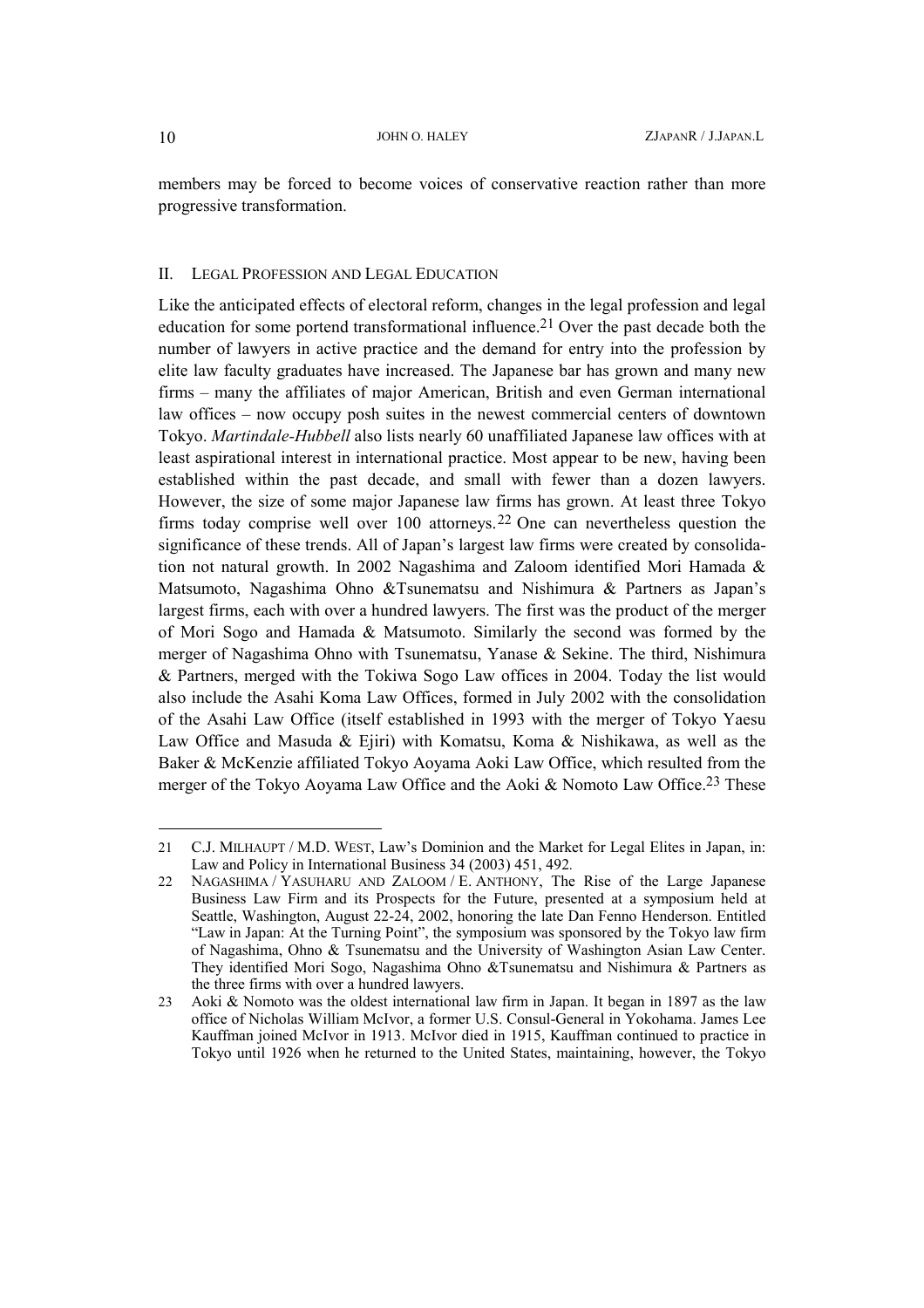$\overline{a}$ 

firms all reflect a recent trend toward concentration of international and commercial practice among older and well-established law offices. Were we to look at only these firms we might conclude that Tokyo has fewer firms but not necessarily more lawyers. Such conclusions err, however. Indeed, as noted, new, small firms continue to proliferate, very much in the traditional Japanese fashion as younger lawyers continue to leave larger firms to form their own offices once they have acquired the needed skills and garnered a viable client base.[24](#page-6-0) 

So too the demand to become a lawyer is strong. But has it become significantly stronger? In fact as the number of legal apprentices (*shihô shûshû-sei*) at the Legal Research and Training Institute (*shihô kenshûjo*) has increased, the number of applicants has also risen. The continuity of this pattern is evident from the fact that the annual percentage of admitted applicants has varied little over the past half century. Since 1953 the percentage has hardly varied, decreasing steadily from 4.4 percent in 1953 to a low of 1.5 percent in 1976. As the number of undergraduate law students and legal apprentices increased so did the number of applicants. Not until the late 1990s, however, did the number of applicants begin to exceed the peak reached in the mid-1970s.

Milhaupt and West see this recent increase as a sign of preference, that more graduates of Japan's elite university law faculties seek to become lawyers rather than bureaucrats. Perhaps. But for those who have had the choice, the numbers have not changed. Only a tiny fraction – less than 5 percent even in the early 1950s – have ever chosen to enter any career other than to be a judge, prosecutor or attorney at least immediately after graduating from the Institute.<sup>25</sup> As opportunities to become a lawyer have increased so too, perhaps, have an increasing number of law graduates from the elite universities decided to take a chance and devote the time and energy to prepare for the national judicial examination (*shihô shiken*) for admission to the Institute. Yet for those who pass the preference for a legal career has been constant.

Then there are the new graduate level law schools (*hôka daigakuin*). In June 2001 the Justice System Reform Council (*Shihô Seido Kaikaku Shingikai*) recommended the establishment of postgraduate, law schools for training those who wished to enter the legal professions as lawyers, judges, or prosecutors by April 2004. The recommendation was accepted. In April 2004, 68 new law schools opened their doors to approximately

firm McIvor & Kauffman. In 1951 Kauffman recruited John B. Christensen, a recent Yale Law School graduate with Japanese language competence, to join the firm. In 1963 the firm was renamed McIvor, Kauffman & Christensen. Kauffman died in Tokyo in 1968. The firm was again renamed in 1985 to Aoki, Christensen & Nomoto.

<span id="page-6-0"></span><sup>24</sup> Chie Nakane noted this pattern of lawyer behavior as a contemporary illustration of traditional artisan and farmer household practice in her seminal work, *Tate-shakai no ningenkankei – tanitsu-shakai no riron* (Tokyo 1967), translated into English as "Japanese Society" (Berkeley and Los Angeles 1970), see p. 48.

<span id="page-6-1"></span><sup>25</sup> See, *e.g.*, SHIHÔ KENSHÛ-JO, *Shihô shûshûsei binran* [Legal apprentice handbook] (Tokyo 1993) 53-56.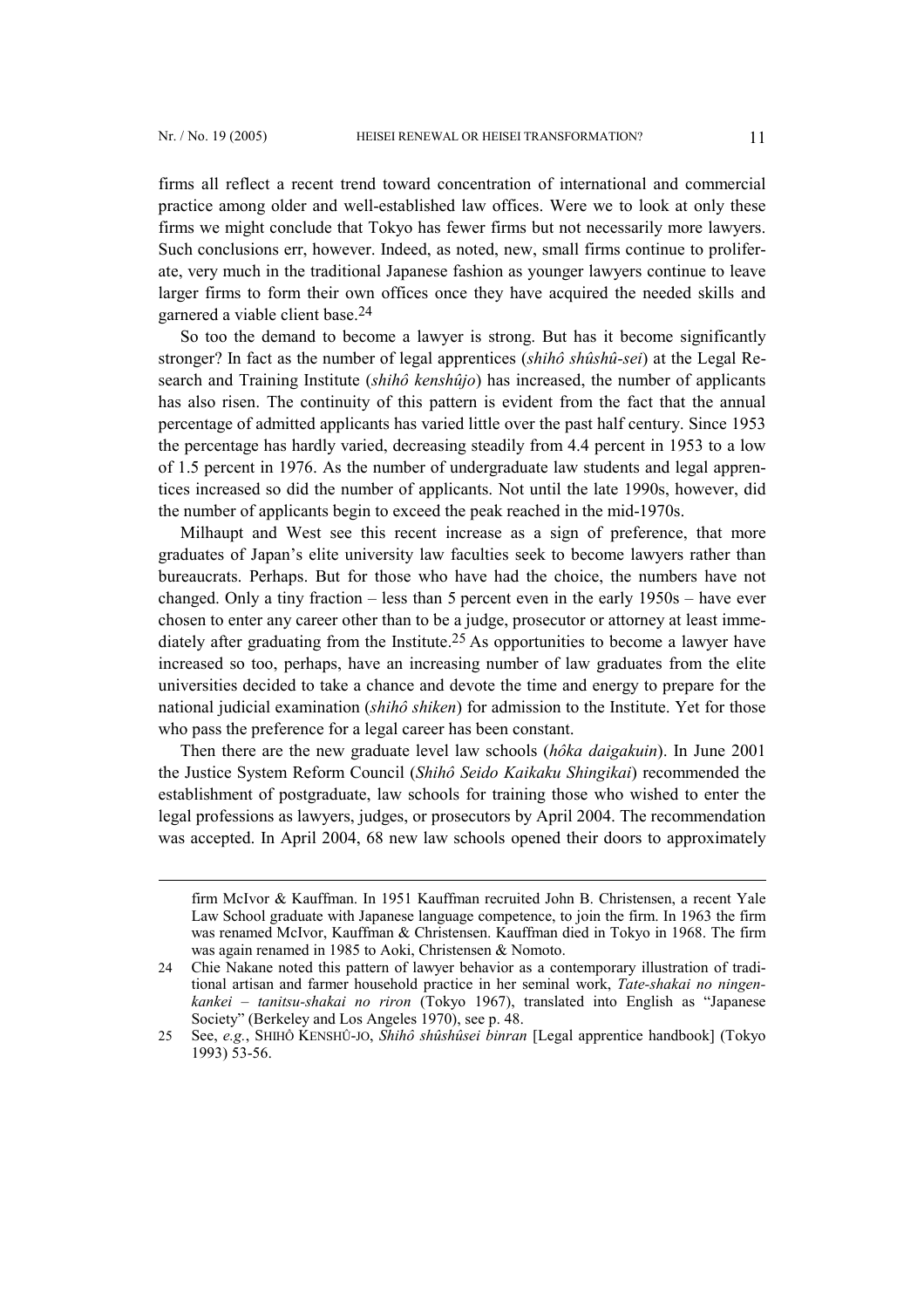5,770 newly admitted students.[26](#page-7-0) Several schools offered night classes and degree programs for part-time students, targeting potential students seeking a career change. I am told by colleagues in Japan that the number turned out to be quite large. Few, however, were current or former government employees. Instead most were corporate managers seeking alternative careers or, as part-time students, to enhance their professional skills and perhaps future choices.

Two and three years hence the first classes of these students (2 years for an expected 2,000 law faculty graduates and 3 years for about 1,000 non-law university graduates) will have completed the prescribed course of study. Upon graduation they will sit for the new (but as yet undetermined) entrance examinations for the reconstituted one year LRTI apprenticeship program. Current plans limit the combined classes of legal apprentices to 3,000. Thus only half of the initial two classes of law school graduates will pass the exam and have the opportunity to become lawyers, judges, or prosecutors. Each year as those who failed on their first attempt try again – those who fail will have one second chance – the number of applicants will presumably increase by about a third and the percentage of those who are successful will correspondingly decrease. Already some schools have failed to attract the number of students they anticipated. Those who have the largest percentage of failed applicants are thus bound to suffer even more. For the schools and the universities or other organizations (at least one bar association) who support them financially, survival will surely depend on producing graduates who pass the new national examination for admission to the Institute. The first order of business for law school administrators and faculty will be to ensure their students are equipped to do well on the examination. The consequences seem inexorable. Instead of a new era of American-styled law schools, as many anticipate or hope[,27](#page-7-1) these new schools are far more apt to become examination preparatory schools – new, expensive, university-run *juku*. We must wait to see what the new LRTI entrance examination will cover to determine what subjects will be taught but still the new schools are apt to prove to be a colossal waste of resources. Japan will require a year more of formal legal education than any country on the globe, the only likely gain to be greater proficiency in taking examinations. New York and California bar examiners beware!

I may be wrong. Perhaps the law school graduates – at least those who fail – will discover new and better opportunities in the corporate world or in government. Companies may end up preferring them over the university law faculty graduates with less specialized (examination preparatory or not) legal education. They may do better on the national civil service examination than those with a mere baccalaureate degree in law. If so, the schools may survive and even begin to offer a broader selection of course and

<span id="page-7-0"></span><sup>26</sup> See "Colleges Hope New Law Schools Will Boost Student Numbers", The Japan Times, March 31, 2004, *[<http://www.japantimes.cojp/cgi-bin/getarticle.p15?nn20040331b1.htm>](http://www.japantimes.cojp/cgi-bin/getarticle.p15?nn20040331b1.htm)* (last visited 4/1/2004).

<span id="page-7-1"></span><sup>27</sup> See *supra* note 11.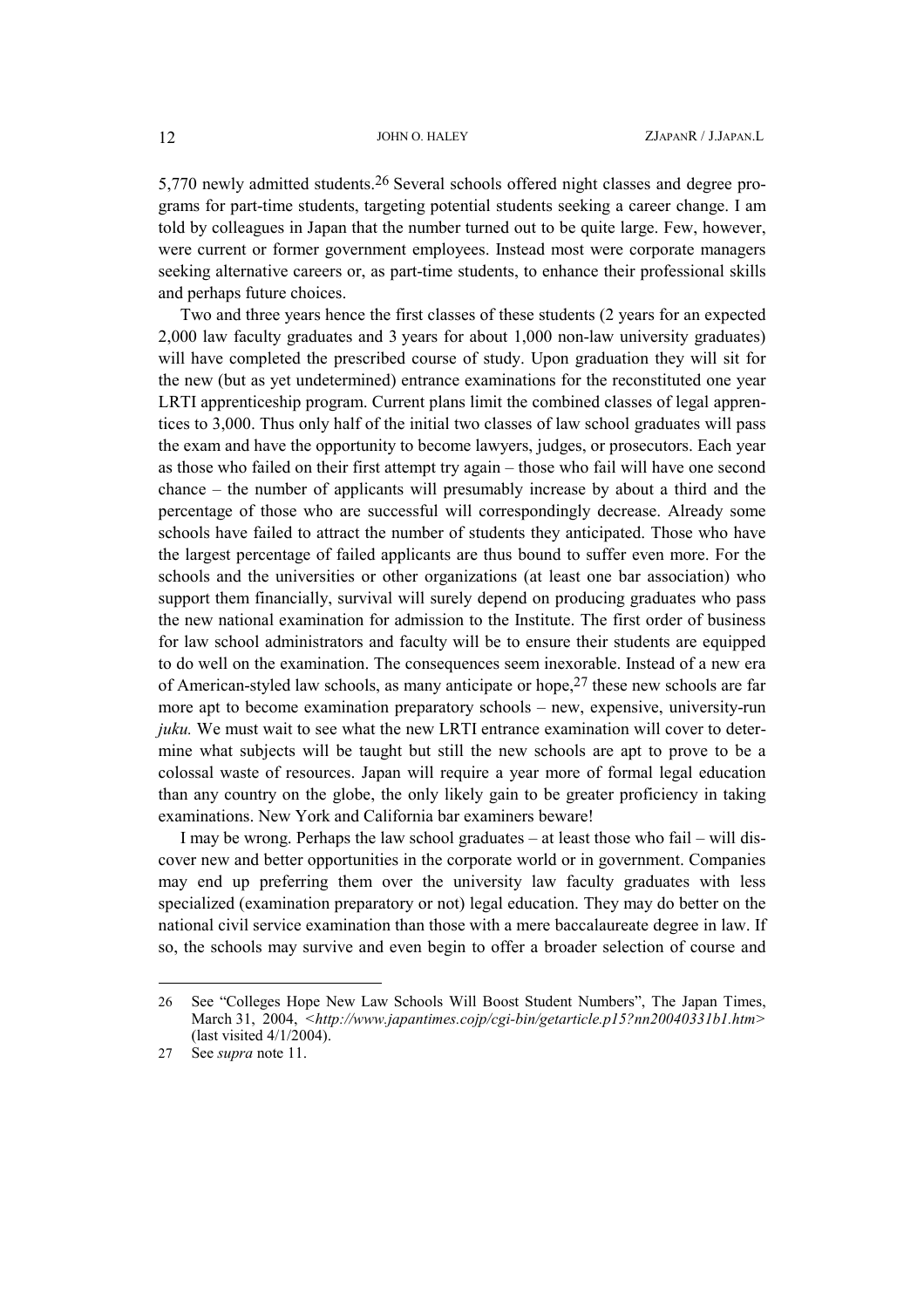$\overline{a}$ 

seminars designed more for those who will enter corporate and government service rather than the more narrowly defined avenues of legal practice of the prototypical Japanese attorney. Such a trend would indeed presage real – perhaps even transformational – change as envisioned by Milhaupt and West. It would require a demand for specialized corporate managers and government officials, for persons with legal expertise rather than generalists to be trained in-house. And with that demand would come a market for experienced lawyers with corresponding competition and career mobility.

## III. CORPORATE GOVERNANCE

Finally, we come at least to the company law reforms and corporate governance. Studies of comparative corporate governance have become a kind of cottage industry. They pop up here, there and everywhere. I hesitantly join the crowd. In a recent conference presentation, I examined the remarkable stability of Japanese patterns of career employment and corollary restriction of external markets for experienced workers and managers in both the public and private sectors and their effects.<sup>[28](#page-8-0)</sup> Again we have major legal reforms. In the words of one observer, the 1990s brought more separate corporate law revisions than any other period of Japanese history – the changes in 2001–2002 are arguably the most ambitious and comprehensive in over fifty years."[29](#page-8-1) Others can detail the content of these reforms far better than I. The only point I wish to make is whatever their ostensible scope or design, the fundamentals of Japanese corporate governance have not changed. Large, publicly held Japanese corporations continue to be controlled by career managers who view themselves as the primary stakeholders and actively prevent shareholders from exercising either rights of control or claims to their residual share.

Several caveats should be noted. Most Japanese companies are closely held. Until the postwar period as Blakemore and Yazawa noted in their 1953 article anticipating the failure of the late Occupation legal reforms designed to ensure shareholder democracy and recent research by Miwa and Ramseyer confirms,  $30$  Japanese companies were either family owned, as in the case of even the largest *zaibatsu* conglomerates or closely held with a small cohort of individual shareholders who often had provided the initial

<span id="page-8-0"></span><sup>28</sup> Japanese Perspectives, Autonomous Firms and the Aesthetic Function of Law, in: Hopt / Wymeersch / Kanda / Baum (eds.), Corporate Governance in Context: Corporations, State, and Markets in Europe, Japan and the US (London 2005, in print).

<span id="page-8-1"></span><sup>29</sup> L. NOTTAGE, Japan, Inc Goes Global: The Overhaul of Japanese Corporate Law, in: CCH Asiawatch Newsletter No. 56 (February 2003).

<span id="page-8-2"></span><sup>30</sup> See Y. MIWA / J.M. RAMSEYER, Corporate Governance in Transitional Economies: Lessons from the Prewar Japanese Cotton Textile Industry, in: Journal of Legal Studies 29 (2000) 171.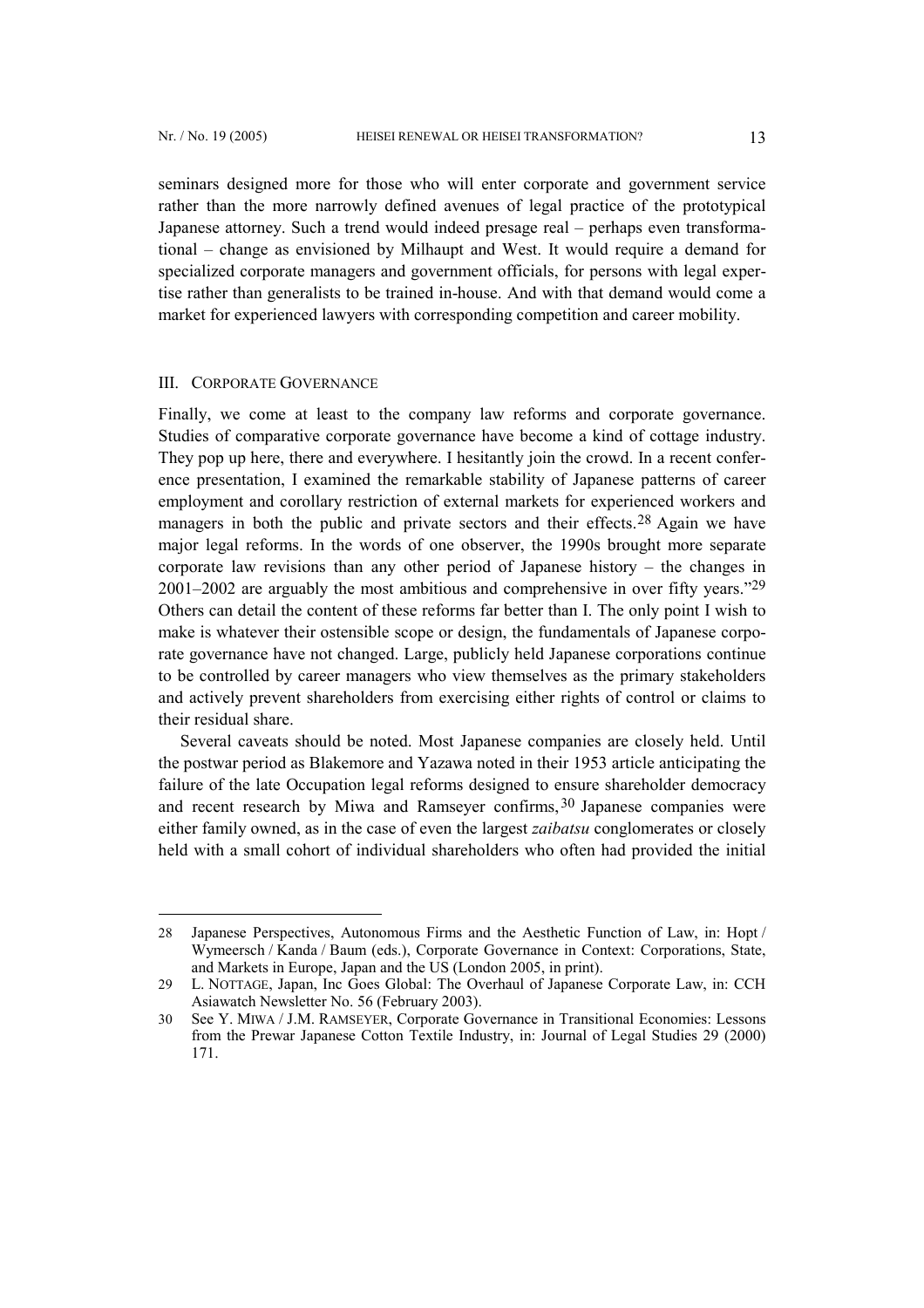<span id="page-9-2"></span>capital[.31](#page-9-0) The large, publicly held corporation with widely dispersed ownership is therefore a postwar phenomenon.

Moreover, until the mid-1980s the percentage individual ownership of stock in listed companies was in continuous decline[.32](#page-9-1) This trend ended in 1985 with approximately 20 percent of the total stock of all publicly traded companies held by individuals. Shareholding by foreign corporate and individual investors, never more than 5 percent prior to 1980, rose and fell in the early 1980s but increased steadily from 1990 to 2000 also apparently stabilizing – at least momentarily – at around 20 percent of total shareholdings. Institutions, such as mutual funds and pension funds, holding shares on behalf of individual investors, do not hold a significant percentage of shares. Investment and annuity trusts in combination account for less than 10 percent of all shares held. Although the percentages fell in the late 1990s, still financial institutions (banks and insurance companies) and other corporations today continue to hold over 50 percent of all shares of publicly listed firms.[33](#page-9-2)

 $\overline{a}$ 

<span id="page-9-0"></span><sup>31</sup> T.L. BLAKEMORE / M. YAZAWA, Japanese Commercial Code Revisions Concerning Corporations, in: American Journal of Comparative Law 2 (1953) 12, 18. Yazawa was one of Japan's leading postwar commercial law scholars. Blakemore, a close friend of Yazawa from the late 1930s, had been the principal American lawyer involved in the Occupation's basic legal reforms. They were both highly critical of Lester N. Salwin, an Illinois lawyer responsible for drafting Japan's antirust statute as well as the author of the Occupation's company law reforms. For Salwin's considerably more sanguine views, see S.L. SALWIN, The New Commercial Code of Japan: Symbol of Gradual Progress Toward Democratic Goals, in: Georgetown Law Journal 50 (1962) 478.

<span id="page-9-1"></span><sup>32</sup> See L. REPETA, Declining Public Ownership of Japanese Industry: A Case of Regulatory Failure?, in: Law in Japan 17 (1984) 153, reprinted in J.O. Haley (ed.) Law and Society in Contemporary Japan (Dubuque, IA, 1988) 113-38; *Zenkoku shôken torihiki-jo* [National Securities Exchanges] (June 20, 2004) 4. See also S. NESTOR / J.K. THOMPSON, Corporate Governance in OECD Economies: Is Convergence Under Way? (OECD Paper, January 1, 2001) 4, *[<http://www.oecd.org/dataoecd/7/10/1931460.pdf>](http://www.oecd.org/dataoecd/7/10/1931460.pdf)* (as of October 4, 2004).

<sup>33</sup> Japan, it might be noted, is the only East Asian nation in which a significant percentage of publicly listed corporation have widely dispersed ownership See I.C. NAM / Y. KANG / J.-K. KIM, Comparative Corporate Governance Trends in Asia, in: Zhuang / Juzhong et al. (eds.), Corporate Governance and Finance in East Asia (Manila 2000) 85-119. The authors analyze data from Claessens, Stijn, Fan. Joseph, P.H., and Lang, Larry H.P., Ownership Structure and Corporate Performance in East Asia (Washington, D.C.: World Bank, mimeo, October 1998). The Claessens data shows that except for Japan and Korea less than 3 percent of all publicly traded corporations are widely held. In every country except Japan (13.1%) and the Philippines (41.3%), more than 50% of these were family-controlled (with a 10% shareholding cutoff). Excluding state-controlled corporations and those with at least a 10% equity stake by widely held financial institutions or other widely held corporations, nearly all publicly traded corporations are family owned or controlled. Nam and his coauthors believe, however, that the Claessens study actually understates the extent of family control. For example, their data does not disaggregate corporate shareholding in familycontrolled pyramidal conglomerates. For South Korea Claessens and his colleagues found that only 14.3 percent of 345 publicly traded companies were widely-held (at a 10% ownership concentration cutoff) with nearly 68 percent – including all *chaebol* conglomerates –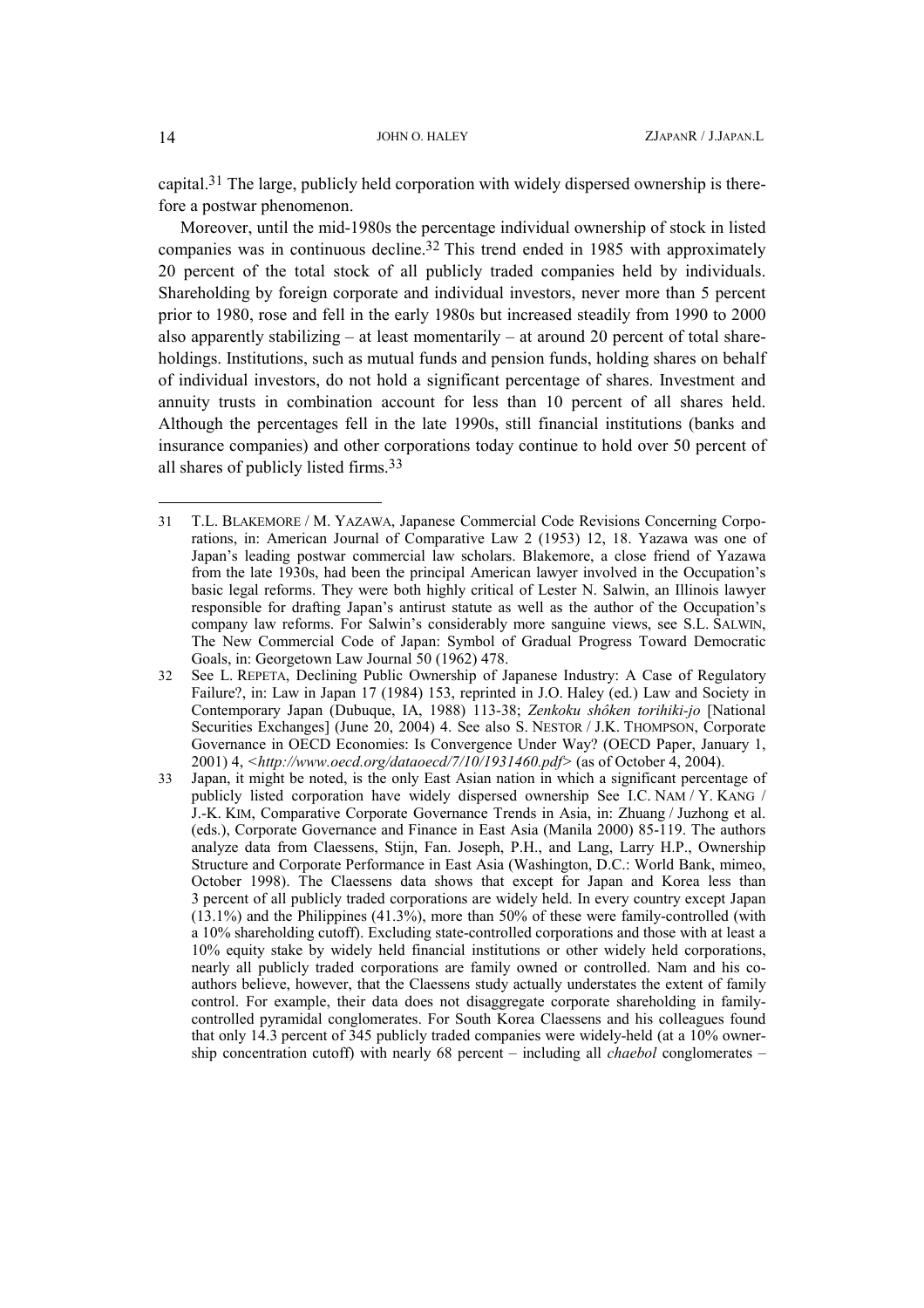To understand the forces that dictate how institutional investors behave, we turn to the employment structure for most if not all non-family-owned firms. All share a common basic structure: entry-level hiring coupled with a central personnel office staffed by senior career manager with full responsibility for the recruitment, training, assignment and promotion of career staff. Entry level hiring, however, leaves only limited opportunities for exit. Thus, as Gilson and Roe point out,  $34$  the benefits of job security become less significant than the consequences. Managers locked into a firm when they are hired in their 20s are compelled to view their own career interests as inexorably tied to the firm's success. The interest of the organization thus subsumes that of the individual manager. The results are well documented. In competitive industries career workers work hard, often at significant personal sacrifice, for the firm.

The implications for corporate governance are two-fold. First, managerial employees who have long sacrificed for a firm and whose economic future would be bleak outside of the firm are even more less likely to acknowledge shareholder rights to control or residual claims. Equally if not more significant, these attitudes are shared by the managers of the shareholding companies and financial institutions. The Japanese firm thus tends to become a perpetual entity with control exercised in fact by career managers who themselves are encased in similar organizational structures and share interests and values similar to those in firms whose shares they vote. Such shared interests and attitudes help explain the failed attempts by shareholders to force firms with excessively large cash reserves like the now fabled Tokyo Style[.35](#page-10-1) The results include the absence of any market for control and the perpetual Japanese firm.

Despite extraordinary pressures for corporate restructuring, no fundamental change has taken place. New hiring of core employees may be reduced. The percentage of parttime workers (still mostly women) may have increased. Early retirement of core employees may be promoted. Out-sourcing of production may have increased. Yet firms continue to hire core managers as generalists upon university graduation, centralized personnel offices persist, career employment remain the norm, and external markets for experienced managers hardly exist.[36](#page-10-2) 

<span id="page-10-0"></span>family owned or controlled.

<sup>34</sup> R.J. GILSON / J.R. MARK, Lifetime Employment: Labor Peace and the Evolution of Japanese Corporate Governance, in: Columbia Law Review 99 (1999) 508.

<span id="page-10-1"></span><sup>35</sup> "Rare Proxy Battle Aims to Redress Japanese Capitalism," (P. LANDERS), in: The Wall Street Journal, May 15, 2002, pp. A1, A12-A13.

<span id="page-10-2"></span><sup>36</sup> See OECD, *Economic Survey Japan 2005* at *<[http://www.oecd.org/document/61/](http://www.oecd.org/document/61/ 0,2340,en_2649_201185_34274621_1_1_1_1,00.htm) [0,2340,en\\_2649\\_201185\\_34274621\\_1\\_1\\_1\\_1,00.htm](http://www.oecd.org/document/61/ 0,2340,en_2649_201185_34274621_1_1_1_1,00.htm)>*. For the most recent labor statistics, see *[<http://www.stat.go.jp/english/data/roudou/index.html](http://www.stat.go.jp/english/data/roudou/index.html)>*. See also K. ARIGA / G. BRU-NELLO / Y. OHKUSA, Internal Labor Markets in Japan (Cambridge 2000), esp. chapter 5, pp. 121-168; H. SATO, Human Resource Management Systems in Large Firms, in: Sako / Sato (eds.), Japanese Labour and Management in Transition: Diversity, Flexibility and Participation (London 1997) 104-129; A. HOLZHAUSEN, Japanese Employment Practices in Transition: Promotion Policy and Compensation Systems in the 1990s, in: Social Science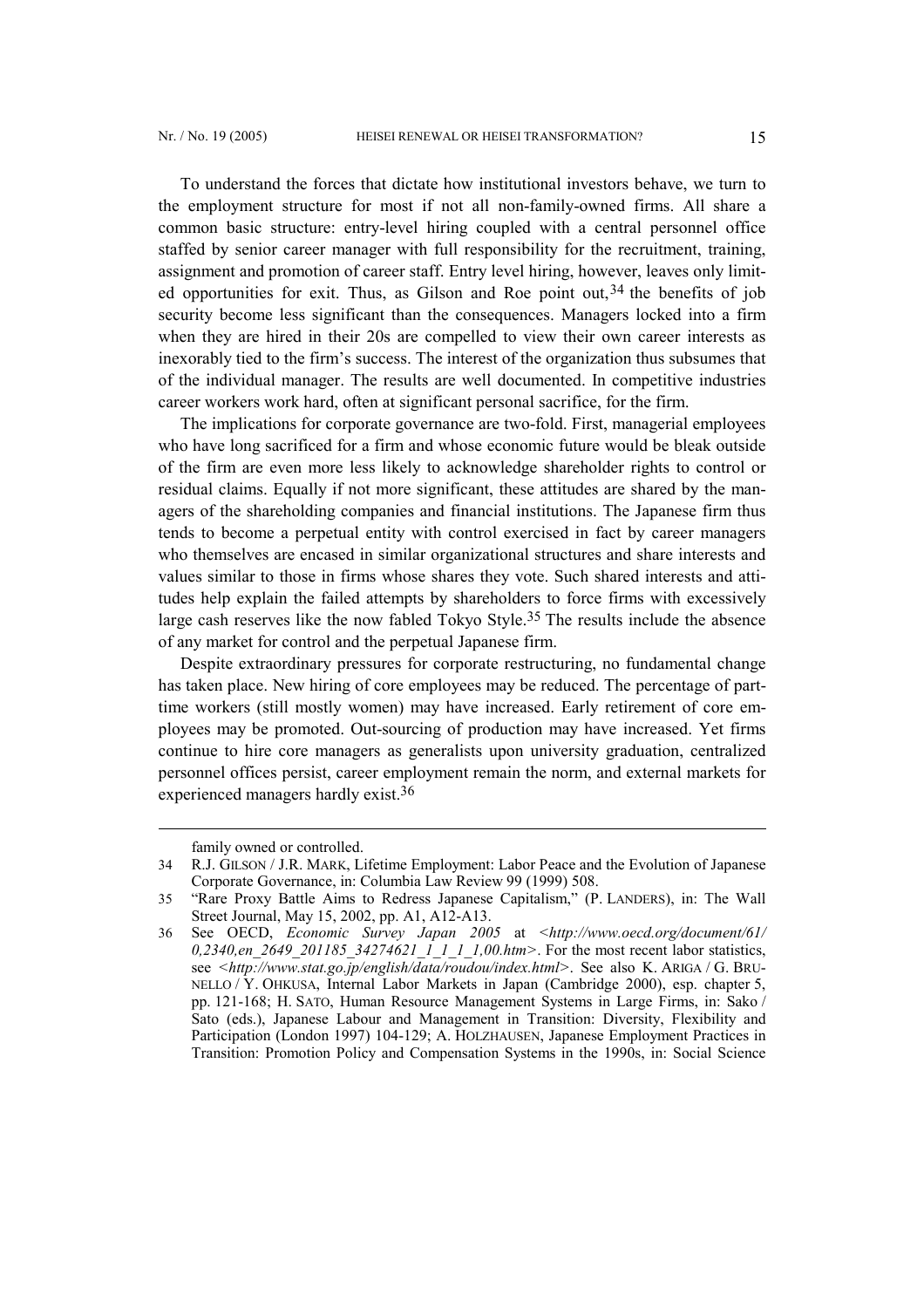To conclude, the legal reforms of the past decade may well usher in an era that we will someday recall as the Heisei Renewal but we seem quite unlikely to view these years as the prelude to a Heisei Transformation.

# A POSTSCRIPT :

I intentionally choose not to deal with the normative issue. Whether a Heisei Transformation would benefit Japan is a separate question. My reason is simple. It all behooves an American law professor who enjoys the material and social benefits of elite status in a society that is far more needful of transformational change than Japan to suggest that Japan change. We spend far more on health, education, safety and government than Japan. Yet the average American is not as healthy, as well educated, nor as safe as the average Japanese. We have more and perhaps better lawyers but that has not prevented over 20 times as many of our fellow inhabitants on a per capita basis to be imprisoned. Nor do we have safer cars or factories. Our economy may be growing faster than Japan's but Japanese are proving to be even more innovative and our economic inequality is much greater and appears to be increasing. We may have a two-party system, but we have also developed an increasingly divisive, partisan political culture that impedes our capacity to fashion sound policy in nearly every field.

# ZUSAMMENFASSUNG

l

*Seit über einem Jahrzehnt vollzieht sich in Japan eine Reihe grundlegender rechtlicher Reformen, die das Wahlrecht, die Institutionen des Finanzmarktes, das Verwaltungsverfahrensrecht, das Zivilprozeßrecht, sowie die Wettbewerbspolitik und Produkthaftung und nicht zuletzt das Gesellschaftsrecht betreffen. Die Liste der Reformprojekte umfaßt ferner die geplante Einführung von Laienrichtern* (saiban'in) *für schwere Strafdelikte und die Errichtung von* law schools *nach US-amerikanischem Vorbild. Der Beitrag befaßt sich eingehend mit dreien dieser legislativen Reformen und den damit einhergehenden Veränderungen: erstens dem Wahlrecht, das es den Parteien seit dem Jahre 1994 nur noch erlaubt, einen Kandidaten je Wahlbezirk aufzustellen, dessen Stimme auch nicht übertragbar ist, zweitens dem Berufsstand der Juristen und der juristischen Ausbildung, sowie drittens dem Jahrzehnt gesellschaftsrechtlicher Reformen. Der Autor vertritt die Ansicht, daß keine dieser drei Reformen bislang zu bedeutenden gesellschaftlichen Veränderungen im Lande geführt habe und daß dies auch für die* 

Japan Journal 3, No. 2, (2000) 221-235; D. KRUGER / I. FUYUMO Job Flexibility in Japan, in: Far Eastern Economic Review, February 8, 2001, p. 66.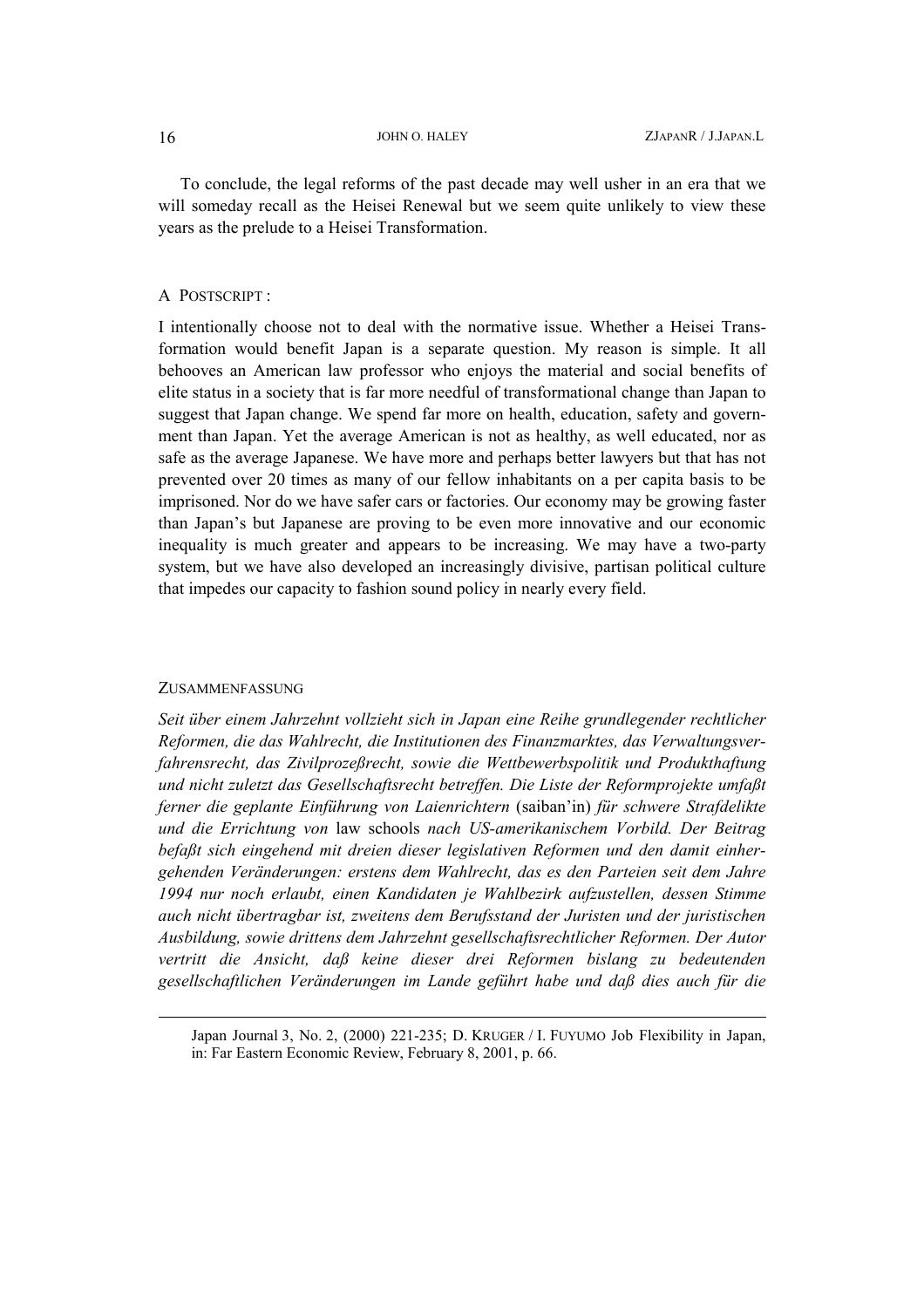*Zukunft nicht zu erwarten sei. Aus diesem Grunde haben die Reformen, wie im Titel des Beitrages angedeutet, die in sie gesetzten Erwartungen einer grundlegenden, breiten gesellschaftlichen Erneuerung oder gar Umwandlung bislang nicht erfüllt.* 

*Die Wahlrechtsreform wurde im Nachgang zur Parlamentswahl des Jahres 1993 in Kraft gesetzt, in der die Liberaldemokratische Partei (LDP) entgegen allen Erwartungen einen Sitz hinzugewann. Gleichwohl reichte dies nicht zum Erhalt der Mehrheit aus, da die LDP zuvor die Zahl der Sitze drastisch reduziert hatte. Die eigentliche Bedeutung der Wahl des Jahres 1993 liegt indes weniger im Scheitern der LDP, ihre Mehrheit zu sichern, als vielmehr in der buchstäblichen Auslöschung der sozialistischen Partei. Zwei Jahre später hatte sich die LDP wieder erholt und ist seither an der Macht, wenn auch zunächst nur mit dem, was von der Sozialistischen Partei übriggeblieben war (die sich in Sozialdemokratische Partei umbenannt hatte), und seit dem Jahre 2000 mit der* Komeito*.* 

*Die Reform des Wahlrechts hat wenig Veränderung gebracht. Zur Bildung einer nennenswerten fortschrittlichen Oppositionspartei ist es nicht gekommen. Auch wenn es erste Anzeichen für eine Entwicklung hin zu einem Zweiparteiensystem gibt, decken doch die drei zur Zeit größten Parteien weiterhin das ideologische Spektrum der früheren LDP ab. Die japanische Innenpolitik ist weiterhin stark personengebunden, und lokale Interessengruppen haben nach wie vor maßgeblichen Einfluß. In der Regel gewinnen diejenigen, die bereits einen Sitz haben, die Wahlen.* 

*Ebensowenig lassen sich die jüngsten Veränderungen beim Berufsstand der Juristen, insbesondere die Entstehung von Anwaltssozietäten mit über 100 Rechtsanwälten, und die Neuordnung der Juristenausbildung als Ausdruck oder Vorboten grundlegender gesellschaftlicher Wandelungen interpretieren. Bei genauer Betrachtung zeigt sich, daß die neuen großen Sozietäten in Tokyo lediglich durch Zusammenschlüsse bereits existierender Kanzleien entstanden sind; keine von ihnen hat sich durch internes Wachstums entwickelt. Zudem ist die überwiegende Mehrheit aller japanischen Rechtsanwaltssozietäten weiterhin klein. Das tradierte Muster von langsam wachsenden Sozietäten, die sich aufspalten, wenn sie die Größe von einigen Dutzend Anwälten erreichen, ist nach wie vor intakt. Selbst die drei oder vier größten Kanzleien setzen sich aus nur wenigen langjährigen Partnern zusammen, während die Mehrzahl angestellte Rechtsanwälte sind, die eigene Sozietäten gründen, wenn sie genügend Berufserfahrung gesammelt und Kontakte hergestellt haben. Im übrigen gibt es auch keine Anzeichen dafür, daß ich, wie gelegentlich behauptet wird, der Berufsstand der Juristen einer neuen allgemeinen Popularität erfreuen würde. Die Zahl derjenigen, die sich für die Juristenlaufbahn entscheiden, ist im Verhältnis zu der Zahl derjenigen, die letztlich zur Berufsausübung zugelassen werden, konstant geblieben.* 

*Auch die neuen* "law schools" *scheinen sich nicht der allgemeinen Erwartung gemäß zu entwickeln. Zwar ist die Zahl der* law schools *mit mehr als 60 relativ groß, aber die einzelnen Schulen unterliegen starken Beschränkungen bezüglich der Größe der*